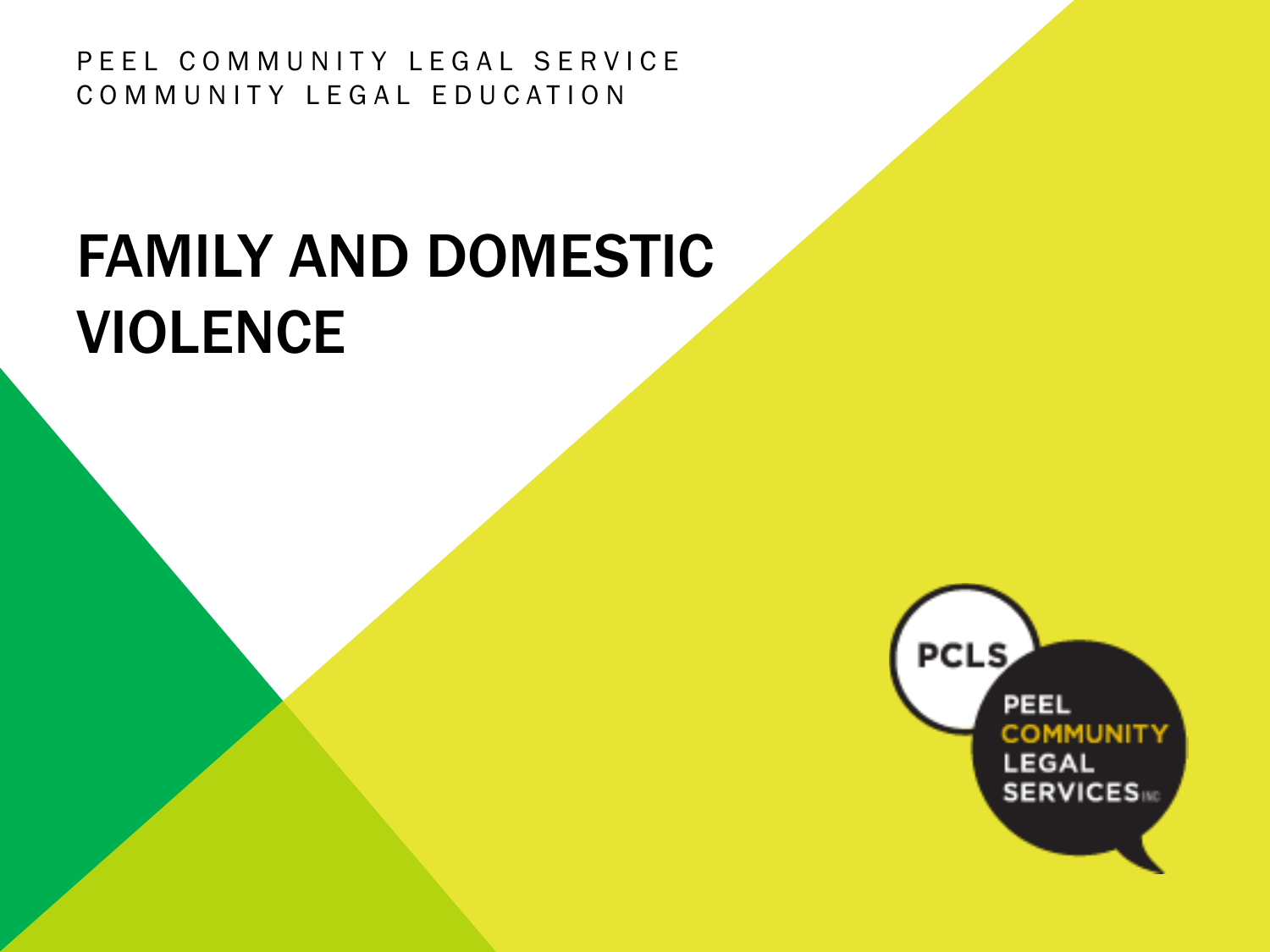### DISCLAIMER

This is an information session only. It is not legal advice.

We recommend that you seek legal advice when looking to address any of the topics raised during this session.

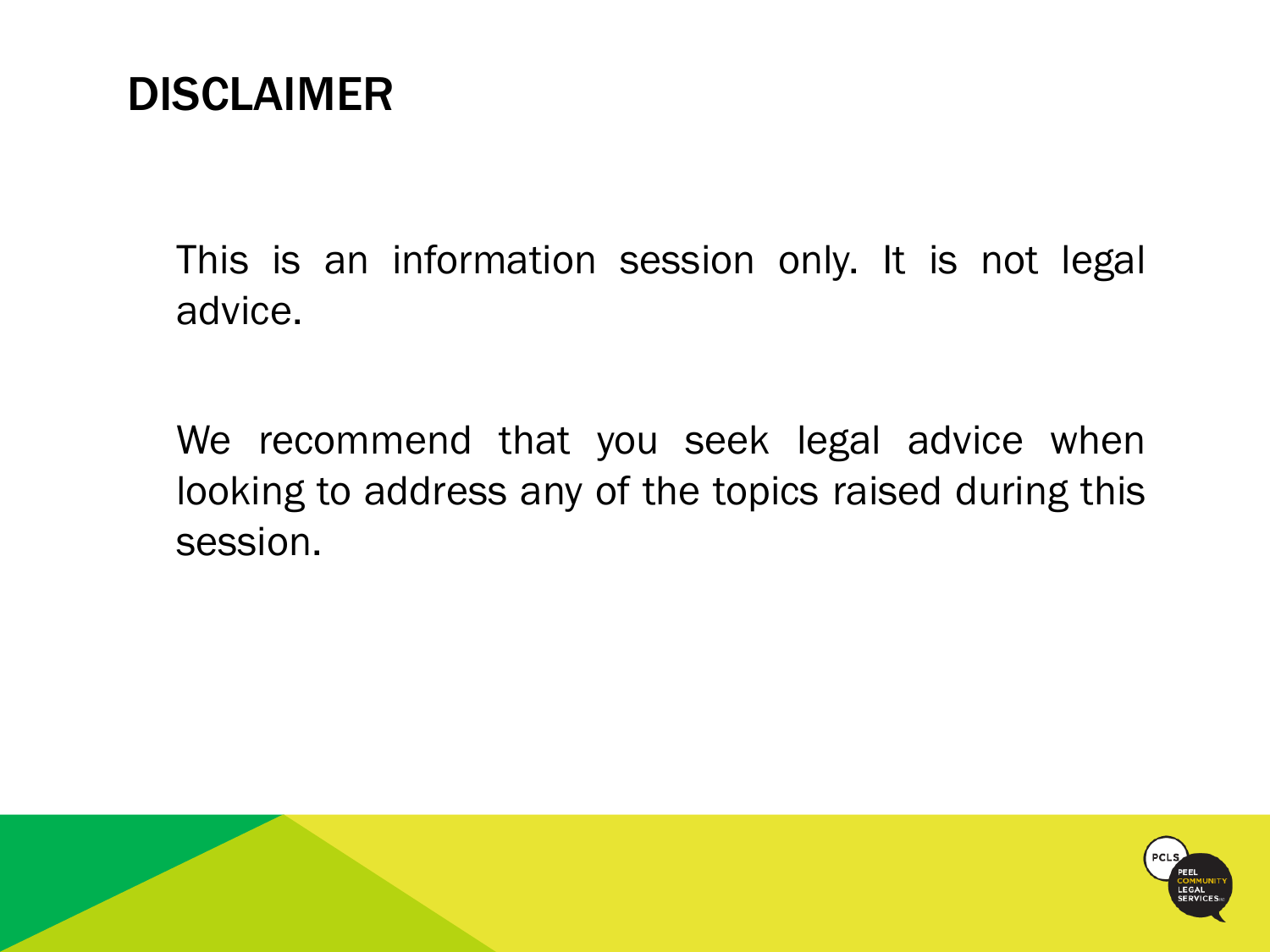# LOSING CONTROL



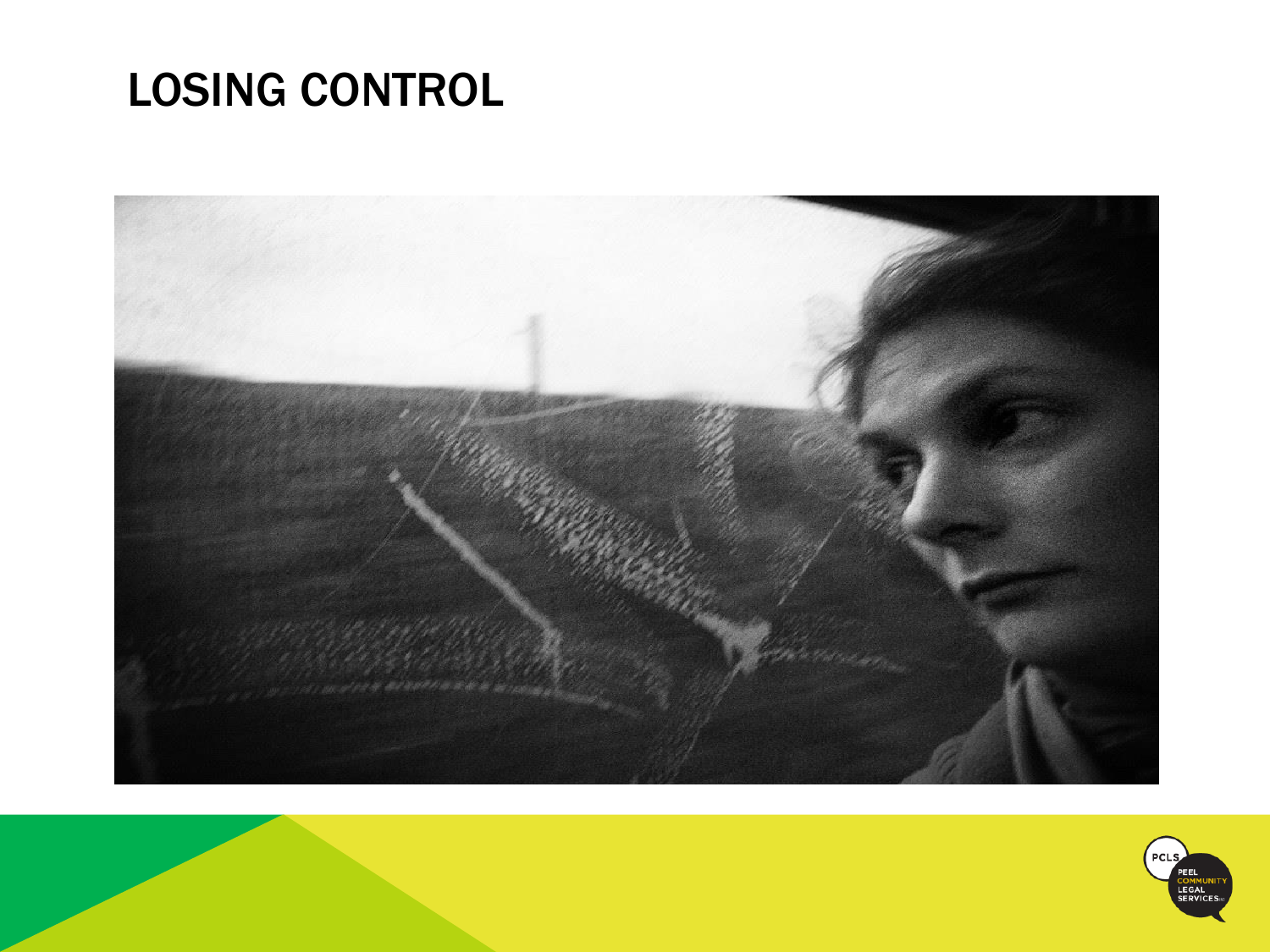# **MONEY**

Are you losing control of money?

Does your partner take your wage or Centrelink income? Your partner may give you a little money back. Your partner asks for details of what you spend the money on. Does your partner say, the house is mine, the money is mine, and the car is mine?



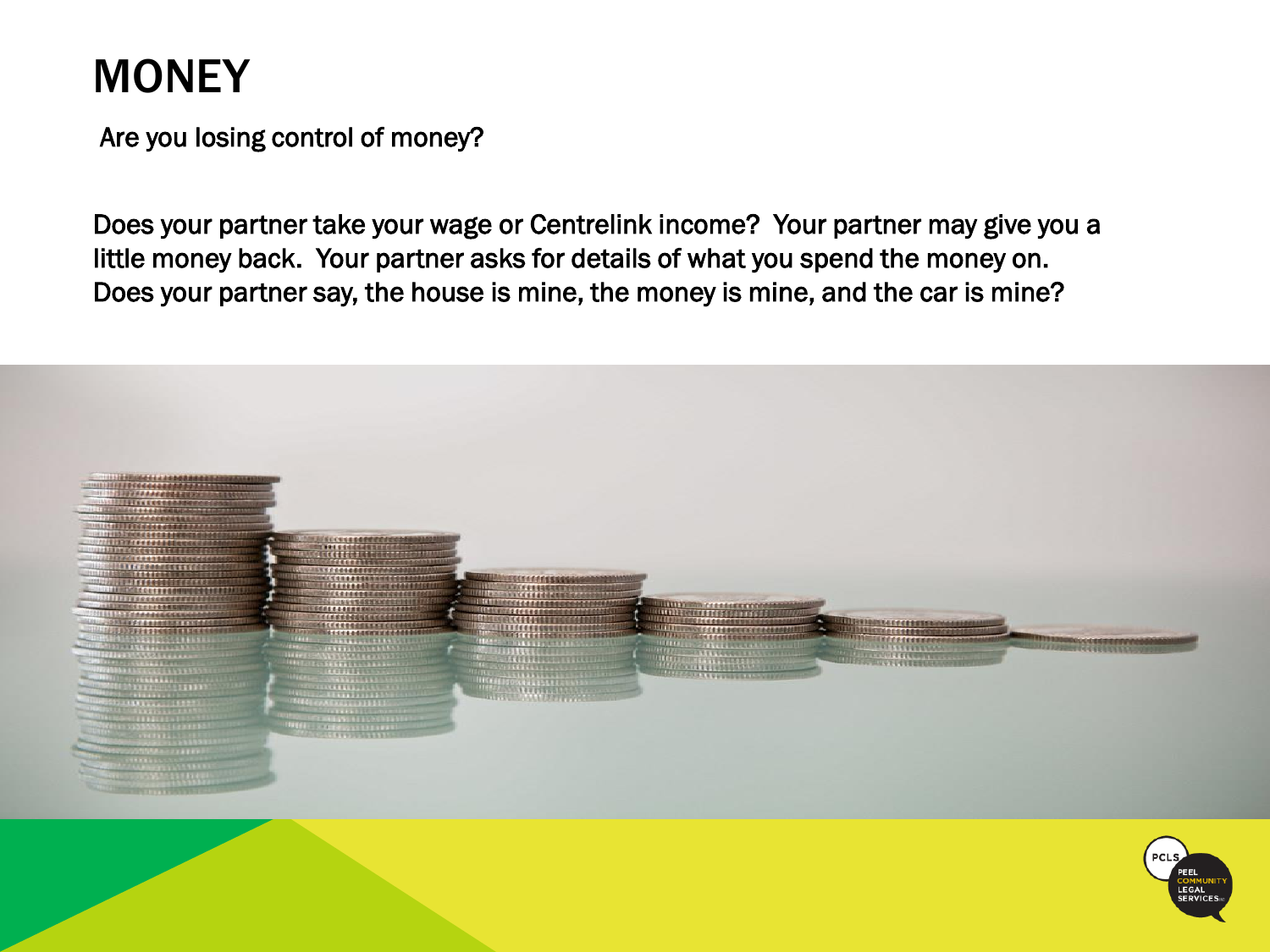### WHERE YOU GO

Are you losing control of where you go including your place of worship and work



### WHO YOU CAN **SEE AND TALK** T O

Are you losing control of who you can see and talk to including friends, family and some one you trust.



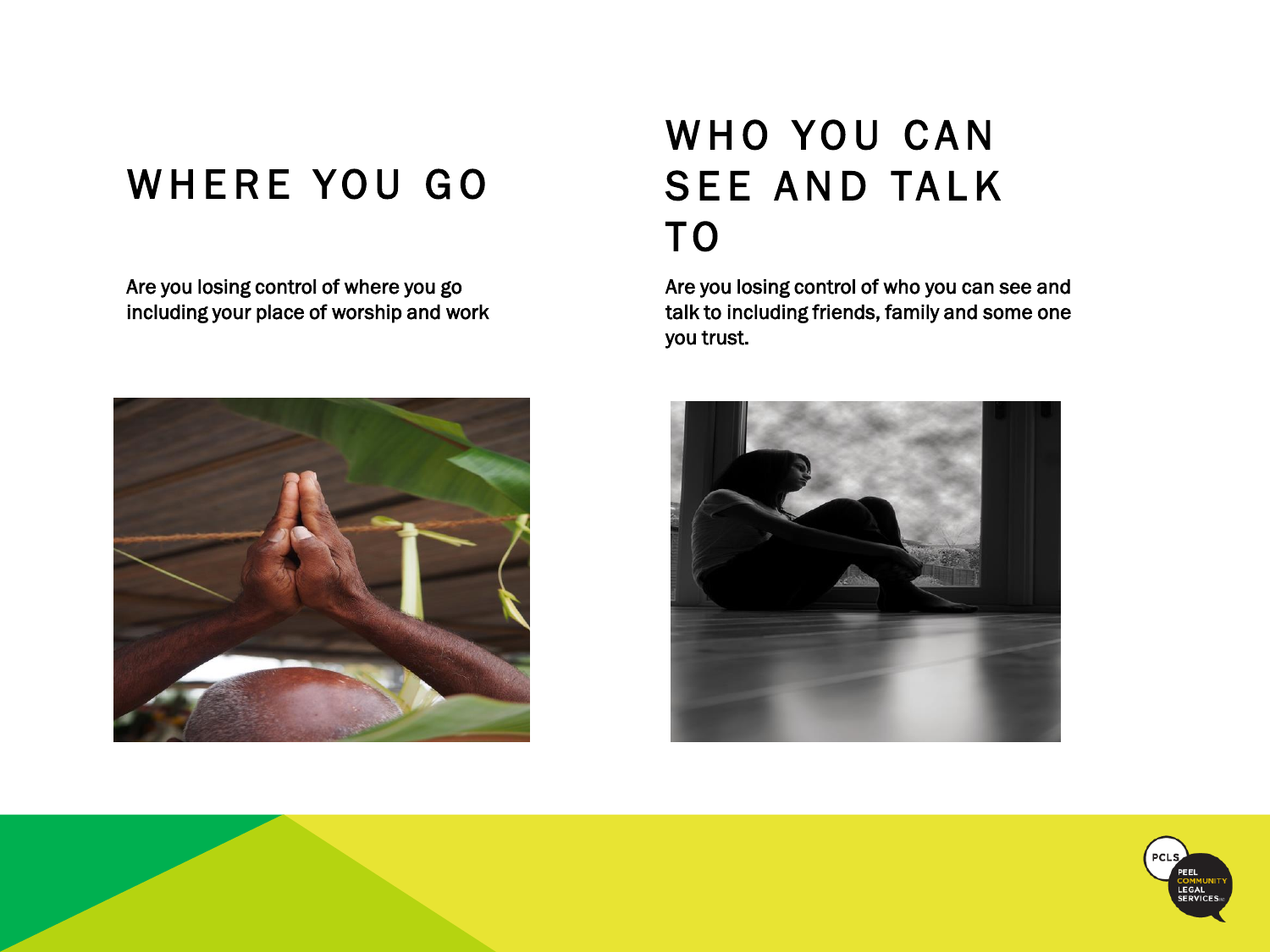### LOANS

If you are losing control of loans which are taken out in your name , such as car loans, credit cards and home loans.



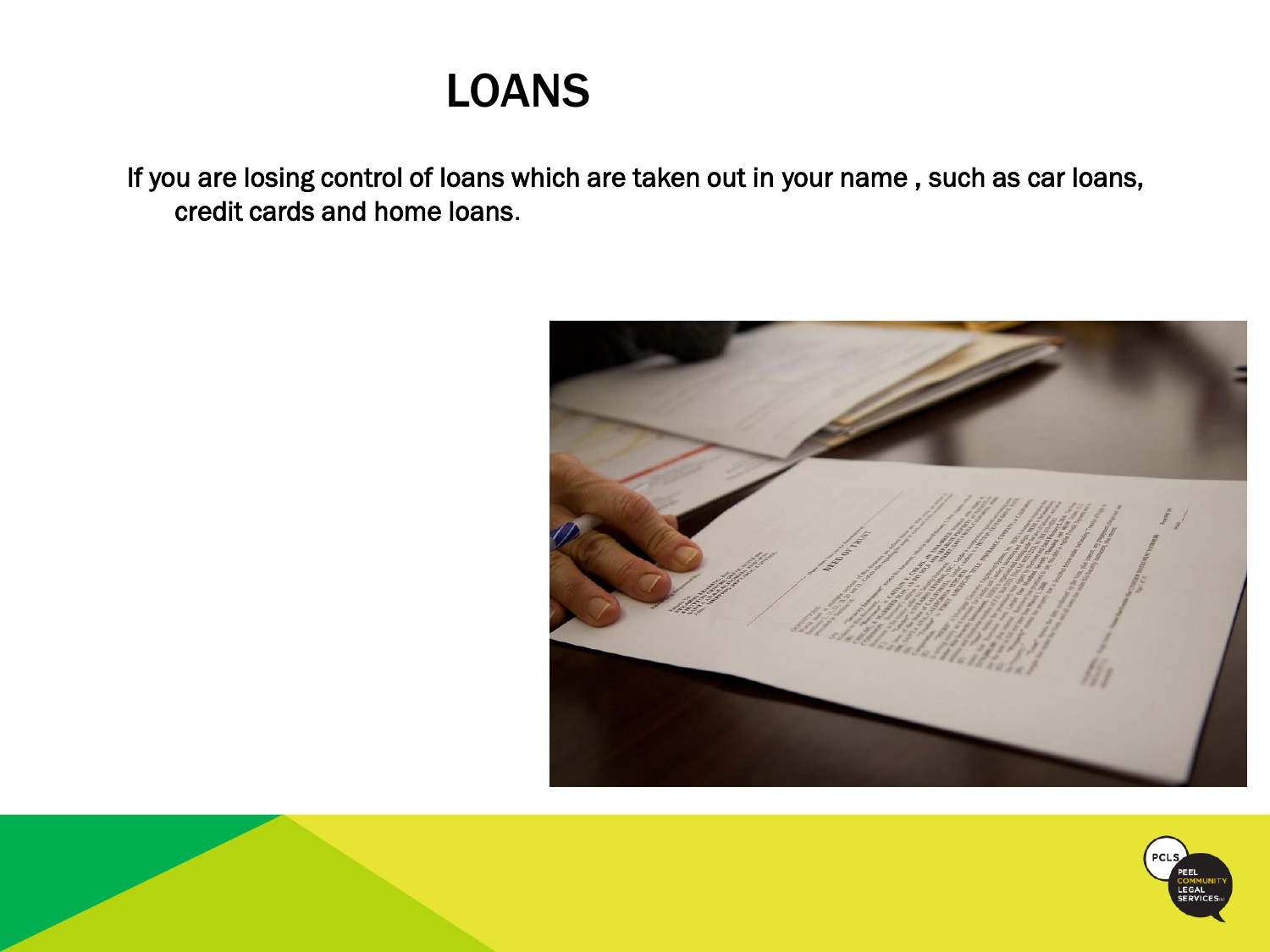# HOW TO RUN YOUR HOME

If you have no say, being told what to cook, how much money you can spend on food, being forced to clean a lot, forced to cook and eat food you don't want to eat.



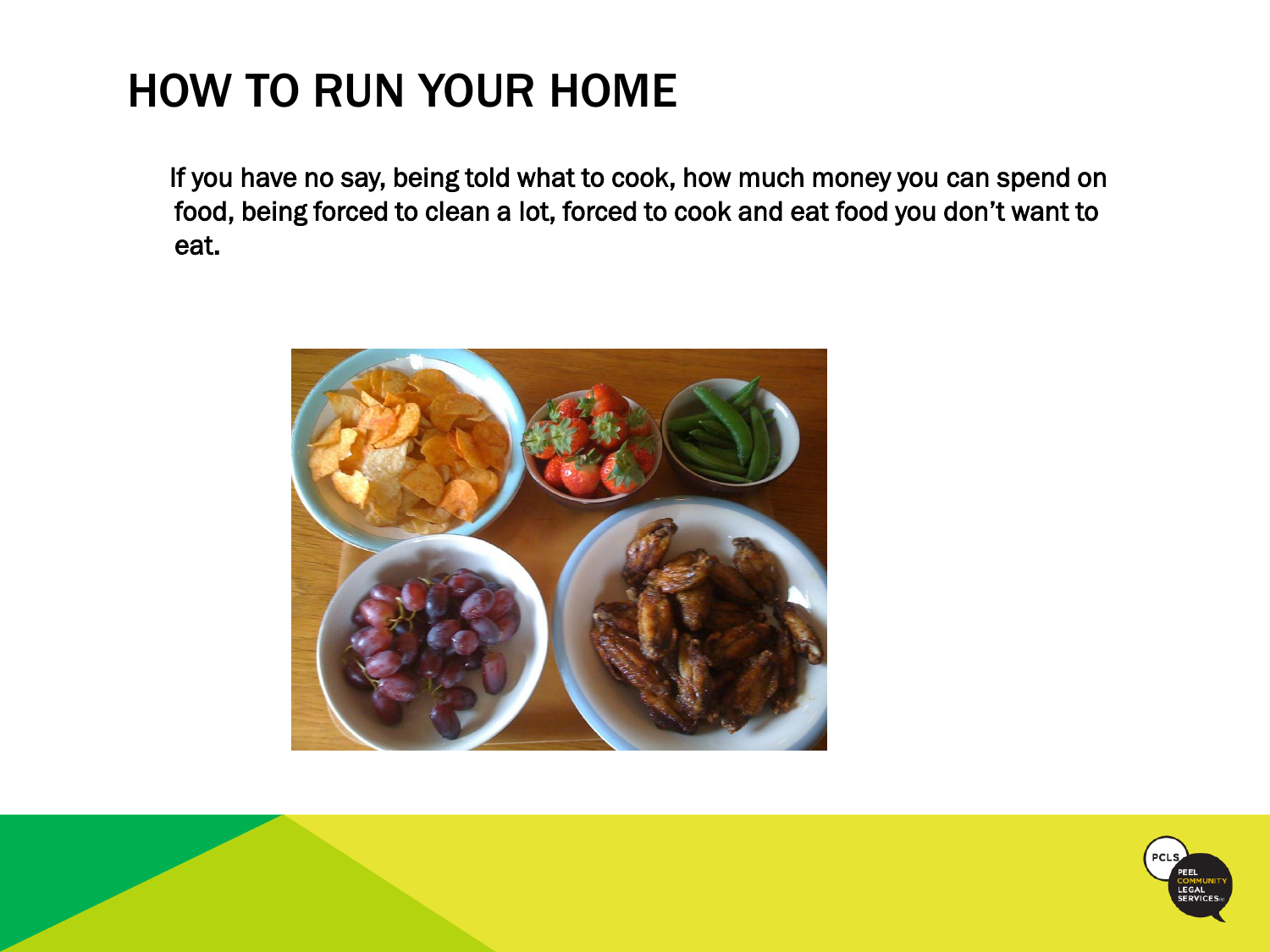# MAKING DECISIONS

Not being allowed to make decisions for you and your children. For example, not being able to choose what clothes you want to wear or how to spend your money.



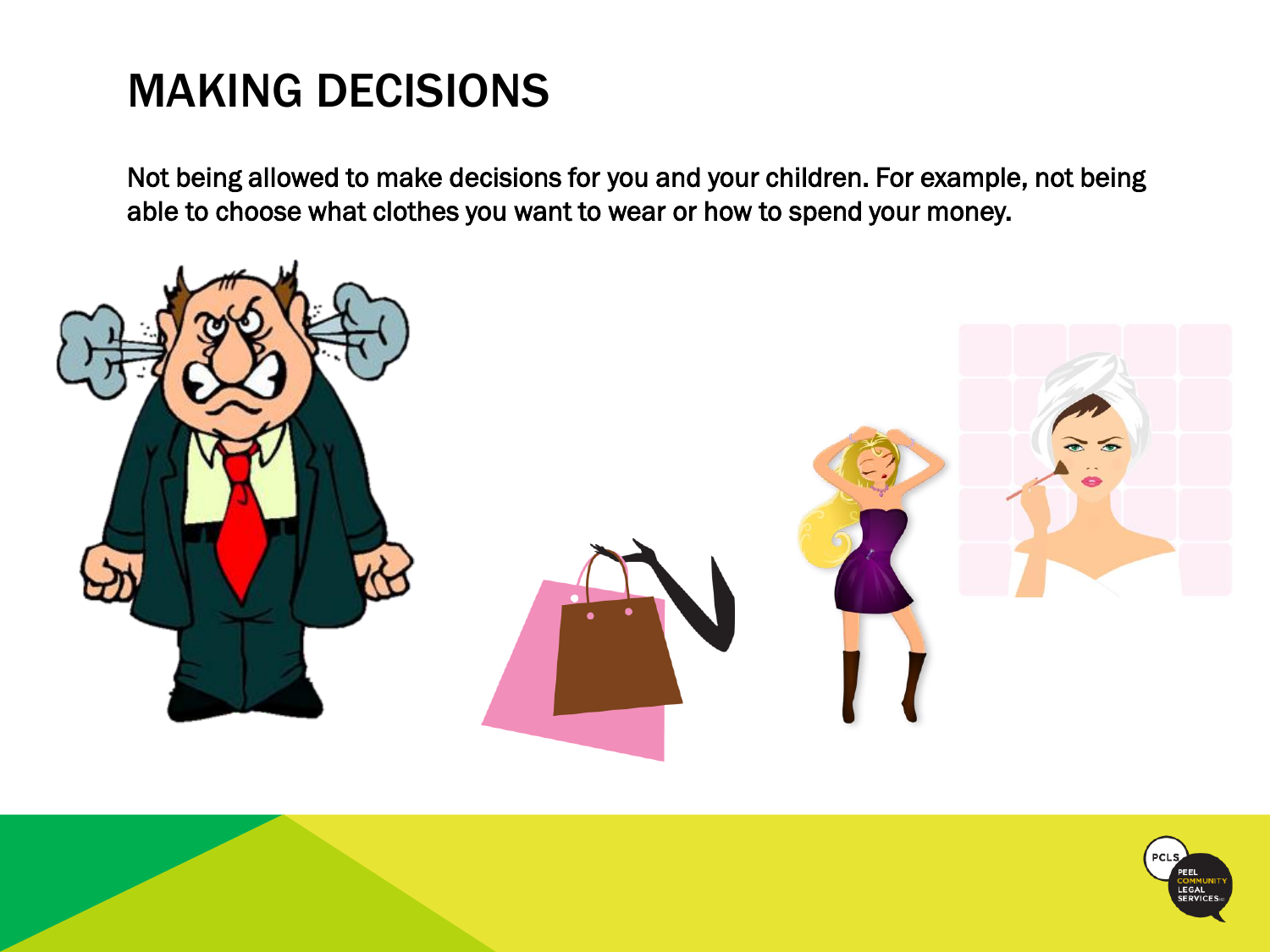# YOUR BODY

Losing control over your body.

Not having the right to say no to sex or sex acts that you don't enjoy or like.



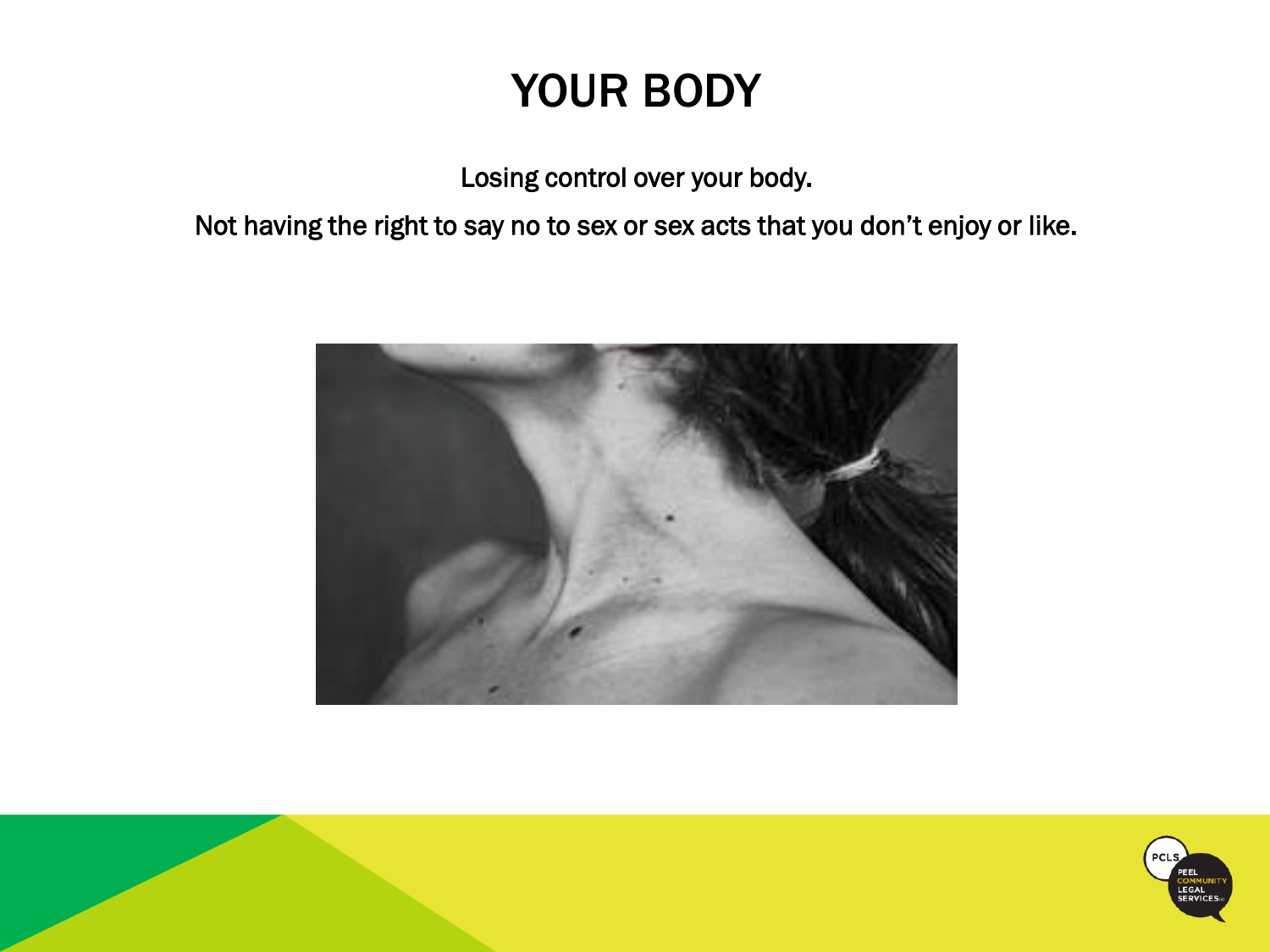### SELF RESPECT

Losing your self respect. It will disappear over time if your partner tells you that you are worthless, shouts at you, calls you names, or shames you all the time. Your partner might also encourage your children, friends or his family to join in.



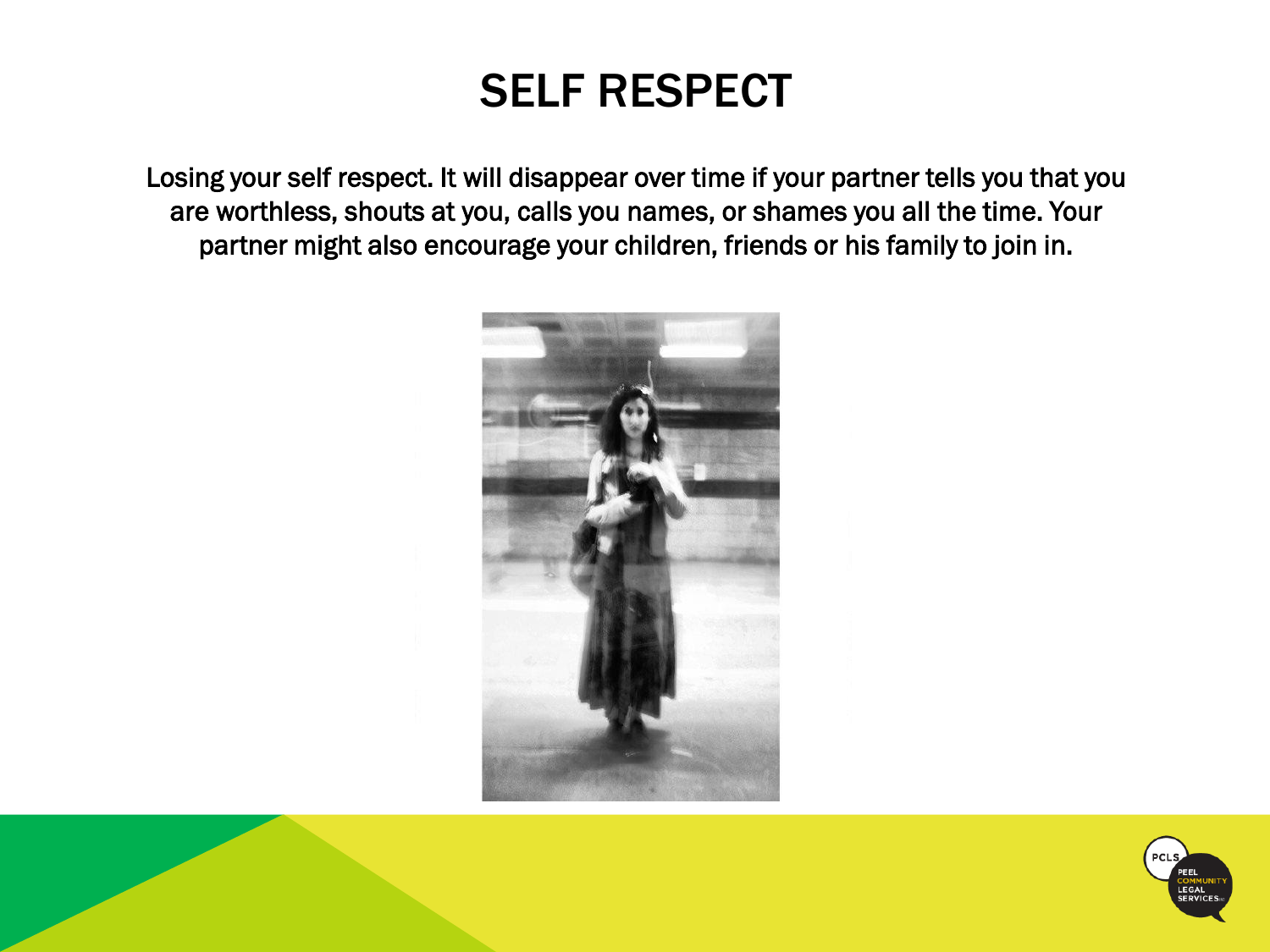### FEELING SAFE

Does your partner tell you that you will be sent away or deported if you don't do as you are told? You must follow what your partner says as they are boss. Are you worried you will be hurt if you say the wrong thing?



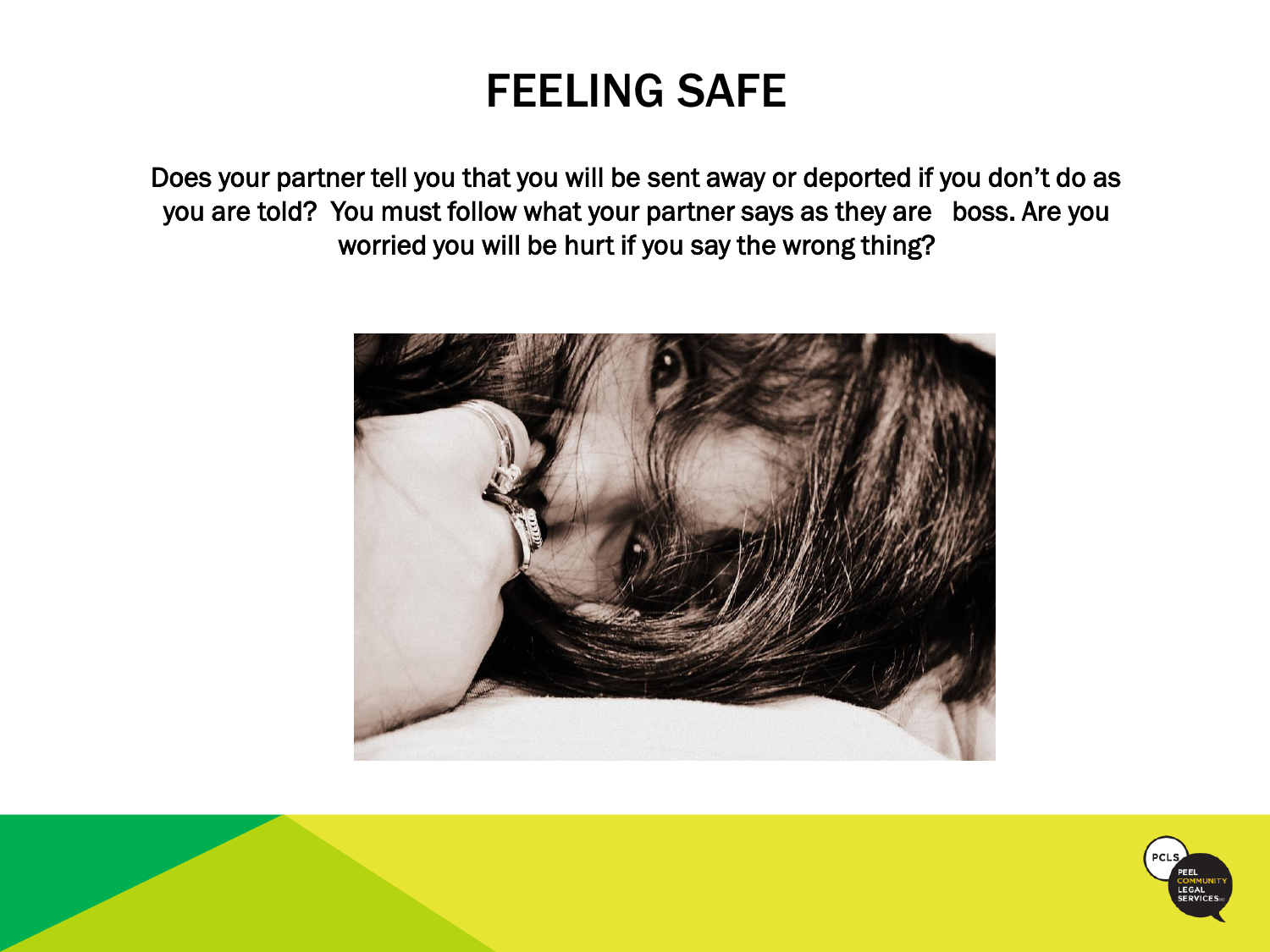Your partner physically hurts you, hits, punches, spits, puts pressure on your neck or hurts you in other ways that causes you injuries or pain.



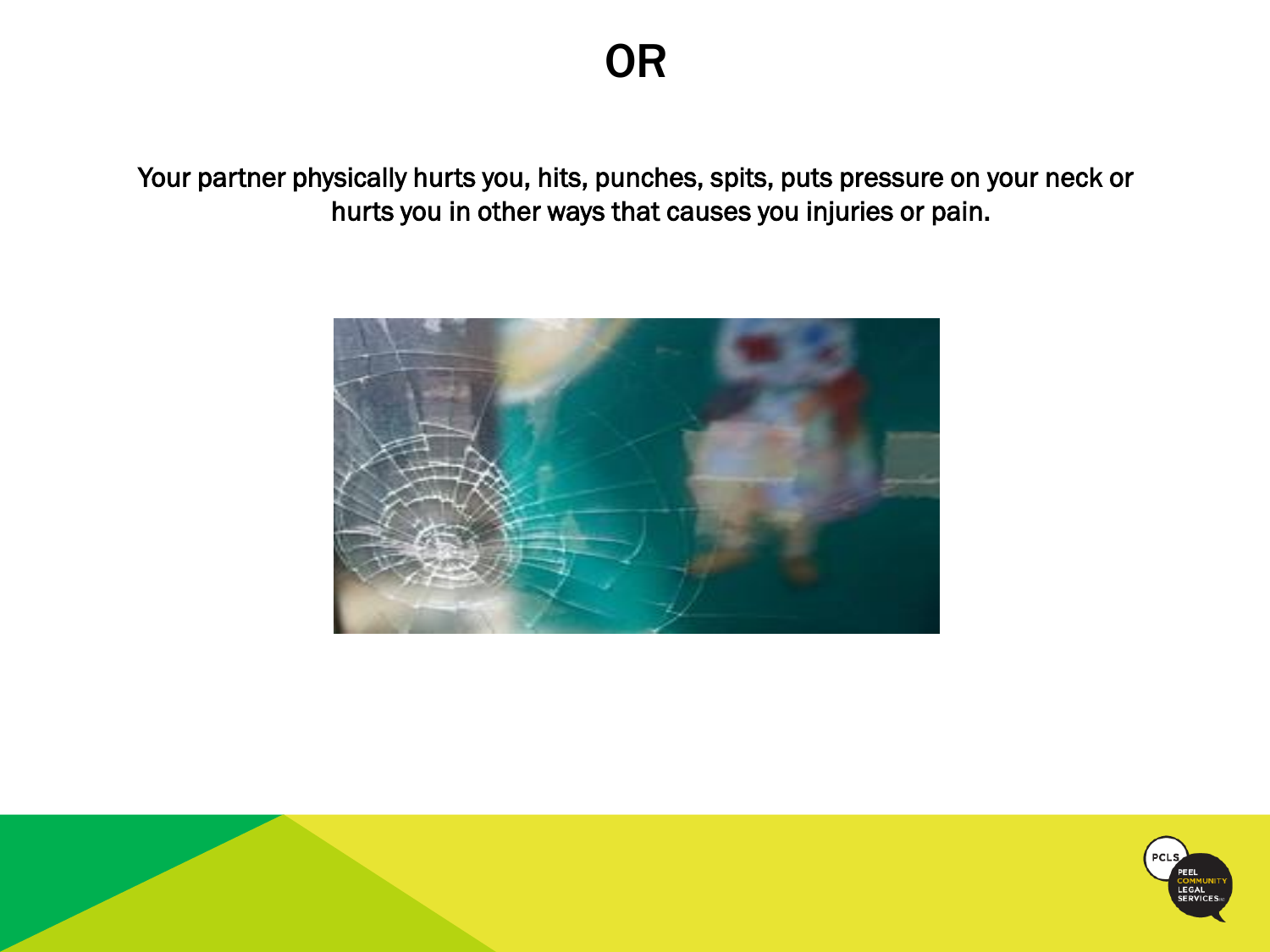#### If you or someone you know fits any of the descriptions above, this is called FAMILY & DOMESTIC VIOLENCE.

It is NOT something anyone should have to put up with, especially from someone who is supposed to love you.

#### Women and men are equal in Australia and should treat each other with respect.

On the next page are agencies that might be useful, with a very brief description of

what help, advice or support they can offer.

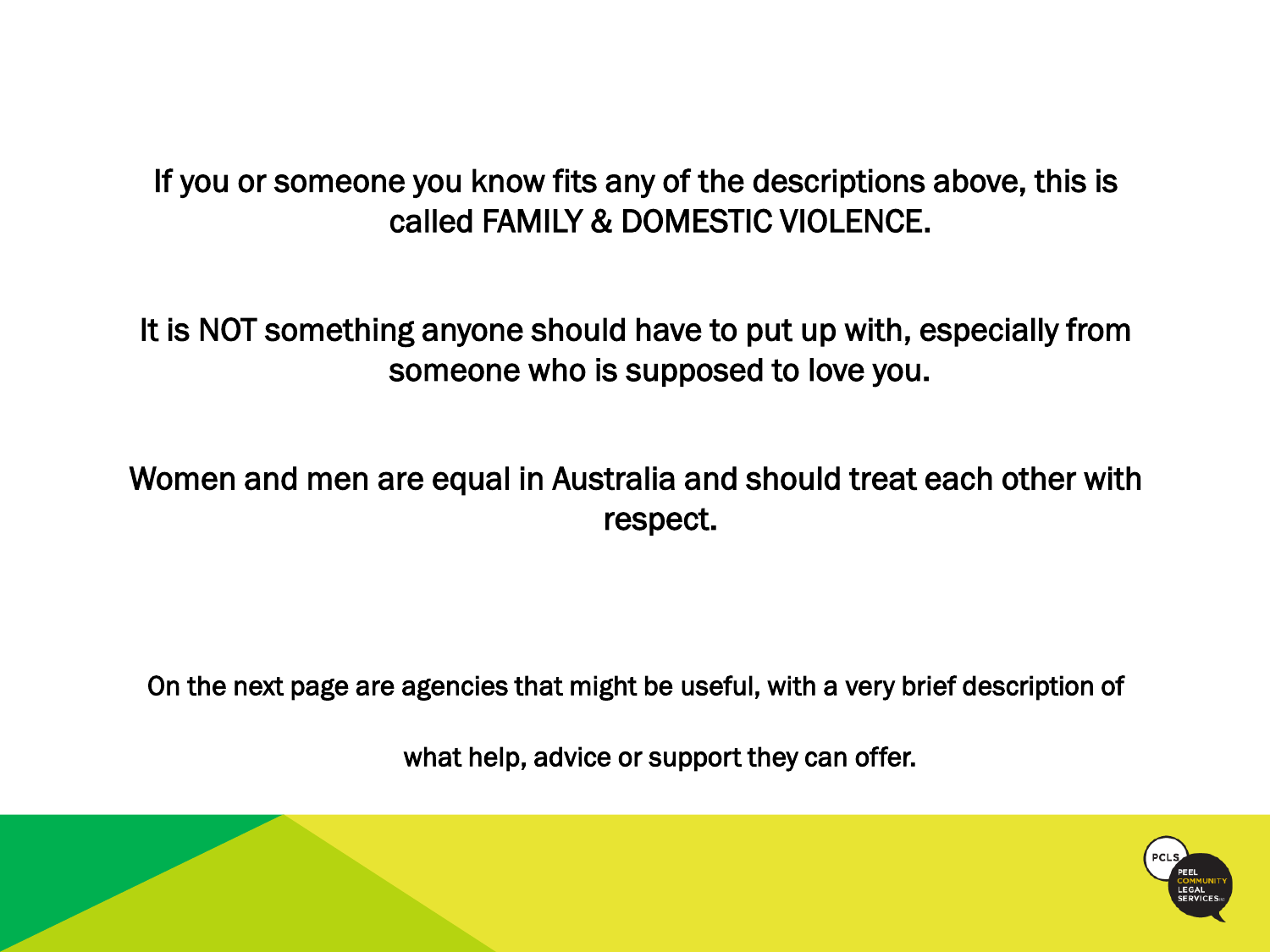# USEFUL CONTACTS

#### **Police, Ambulance, Fire Emergency**

**Call 000 in any cases where there is an immediate risk of harm.**

**Police (not an emergency) 9581 0222 If you are not in immediate danger and can wait for help.**

**Peel Multicultural Association email [peelmulticultural@gmail.com](mailto:peelmulticultural@gmail.com)**

#### **Multi-Cultural Women's Advocacy Service Ph. 9328 1200 or 1800 998 399 Rockingham/Mandurah mob 0430 515 261 Free- no cost.**

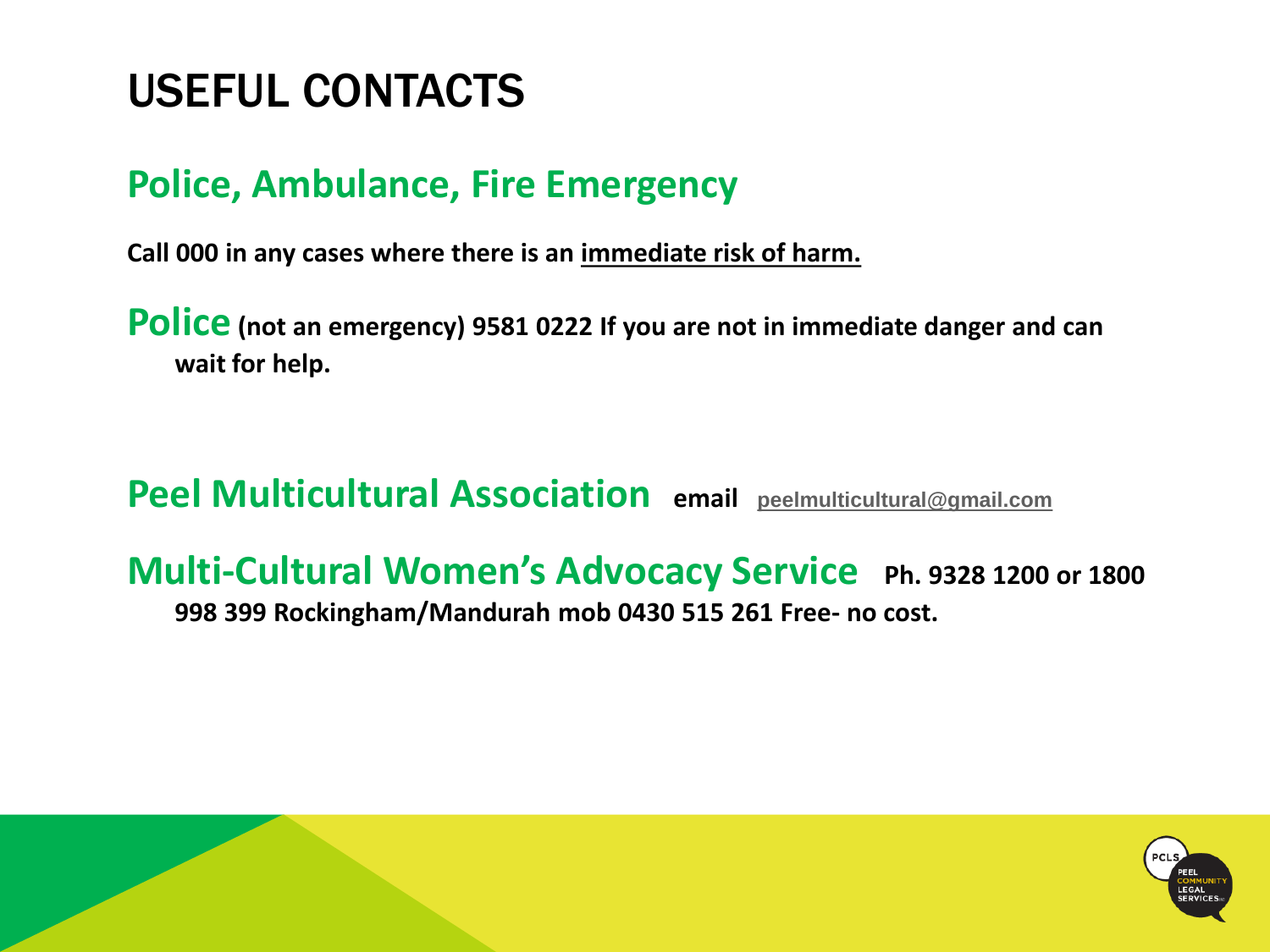# USEFUL CONTACTS

#### **Housing**

**Pat Thomas House Women's Refuge Crisis accommodation for women and women with children experiencing Family & Domestic Violence. Ph. 95354775**

**Crisis Care (24hrs) 1800 199 008 9223 1111 Women's Refuge information and Emergency child protection reporting**

**Homeless Advisory Support 1800 065 892**